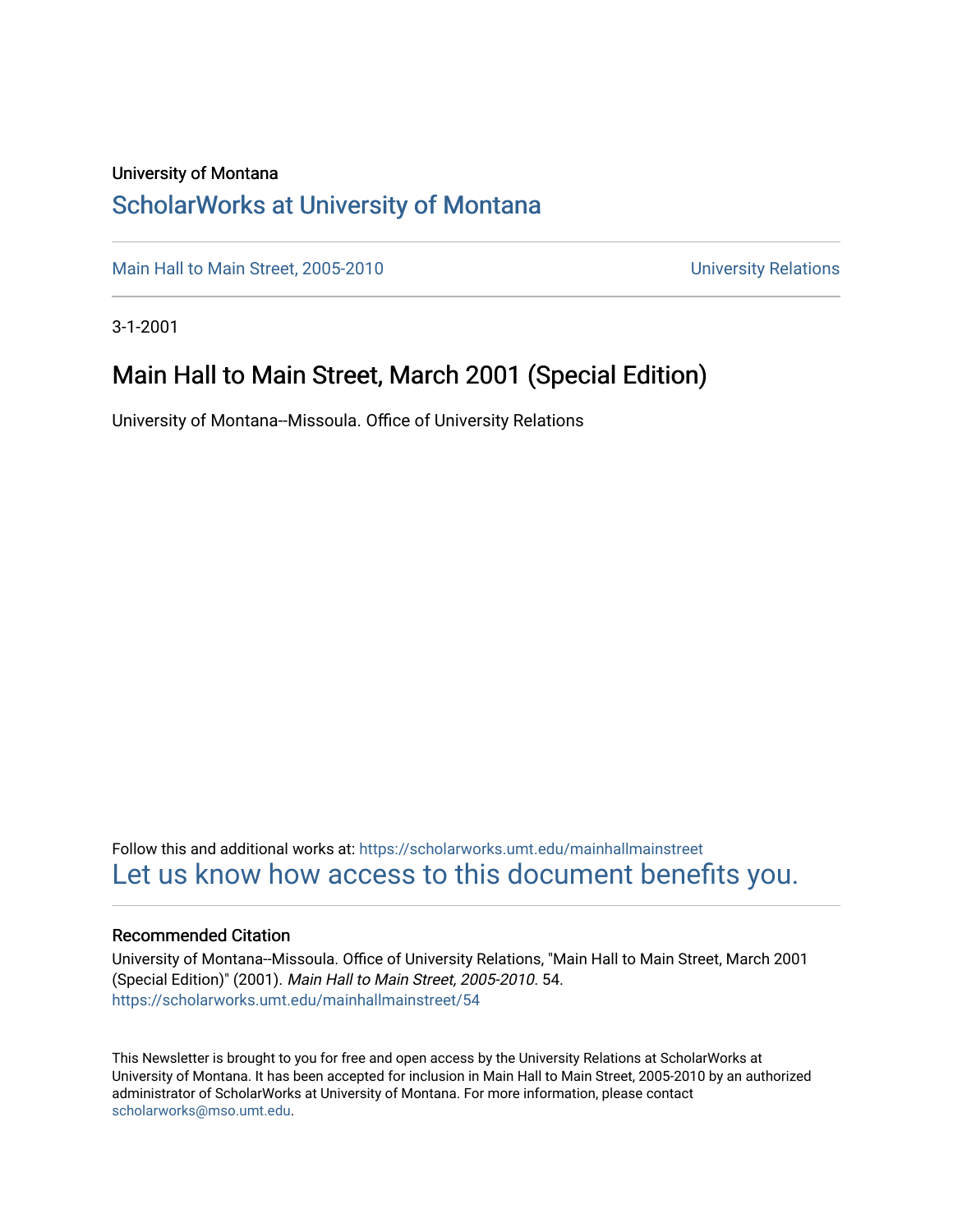

Shifting burdens for education

Frame, by definition, public trusts,<br>created for the people of the<br>state in which they exist and funded<br>primarily, by the taxpayers of the ublic colleges and universities are, by definition, public trusts, created for the people of the primarily by the taxpayers of the state. Nationally, the financial burden of support has shifted in the last decade from public support to student support, with declining state appropriations and increasing tuition. While this has been a national trend. few states have seen the radical shift that has occurred in Montana.

A study by the Montana Legislative Fiscal Division revealed that the UM campuses, compared to their counterparts in surrounding states, relymore on student tuition and fees to support their programs. As state funding has decreased and tuition has increased, Montana students are facing loan debts ranging from an average of \$ 17,000 on the Missoula campusto \$21,000 atWestern Montana College of UM.

Montana ranks the lowest nationally for dollars of each \$ 1,000 of per capita income invested in higher education—lessthan\$8 now, compared with \$13.50 in 1985.

The Montana University System has asked the Legislature for a \$500 funding increase per student each yearofthe biennium. The Education Subcommittee oftheAppropriations Committee voted 4-2 in early February fora \$ 100 perstudent increase, as recommended in Gov. Judy Martz' budget; The issue goes before the Appropriations Committee later in the session.

In the following columns, you'll read about the University System's funding situation from the perspectives of a recent UM graduate, UM President George Dennison and Regent Mark Semmens.

# Higher tuition, larger student loans bad for Big Sky Country

#### *ByPatia Stephens*

First years after graduating from<br>high school in Thompson Falls,<br>working for a weekly newspaper in<br>northwestern Montana. Though I did the <sup>t</sup>en years after graduating from high school in Thompson Falls, I was earning \$5.50 an hour northwestern Montana. Though <sup>1</sup> did the work of a reporter and copy editor, <sup>I</sup> was paid as a production assistant simply because <sup>I</sup> didn't have a college degree. With the encouragement of my editor, <sup>1</sup> overcame my fear of financial aid, enrolled at Flathead Valley Community College and never looked back.

#### **Taking the plunge**

Last May <sup>I</sup> graduated from The University of Montana with a bachelor of arts degree in journalism — and \$26,558 in student loan debt. During my five years at FVCC and UM, <sup>I</sup> worked 15-20 hours a week each semester and full time otherwise, received thousands of dollars in Pell Grants and scholarships, and still managed to graduate well over UM's current graduating senior average of \$17,185 in debt (among the 55 percent of students who receive any financial aid).

<sup>1</sup> confess <sup>1</sup> could have lived more cheaply while <sup>I</sup> was in school. <sup>I</sup> ate Top Ramen once or twice a week when <sup>I</sup> could have eaten it every day. <sup>I</sup> could have given away my cat in order to live in student housing on campus. <sup>1</sup> could have forgone that "luxury" vacation <sup>I</sup> took one spring break to a sheep ranch on the Hi-Line.

Sarcasm aside, getting my degree wasn't easy — financially, emotionally or intellectually—but, Wow, what an incredible experience.

<sup>I</sup> learned about so many amazing things: classical Greece, the Renaissance, the abolition of slavery, homesteading, the First Amendment, watersheds, Montana literature. <sup>I</sup> was introduced to William Shakespeare and Emily

The Discovery Continues at The University of Montana

**UM graduate Patia Stephens**

Dickinson, to Thomas Paine and Thomas Jefferson, to Picasso and Michelangelo. <sup>1</sup> could have lived without algebra, but <sup>I</sup> was thrilled to learn how to calculate percentages — in an editing class, of all places.

<sup>I</sup> sampled water quality on Flathead Lake, watched the Montana Legislature in action, and completed a summer internship in South Florida, farther away from home than I'd ever been. Thinking about everything <sup>1</sup> learned during my five years in college brings an immense sense of accomplishment and gratitude.

#### **Starting in a hole**

So <sup>I</sup> didn't have any regrets when, just before Christmas, I wrote out my first \$325 check for student loan repayment. I'll be writing that check every month for the next 10 years. In the long term, my college education will end up costing me more than \$39,000 in loan principal and interest.

But <sup>I</sup> count my blessings because, so

*<sup>(</sup>See 'Student debt,'third page)*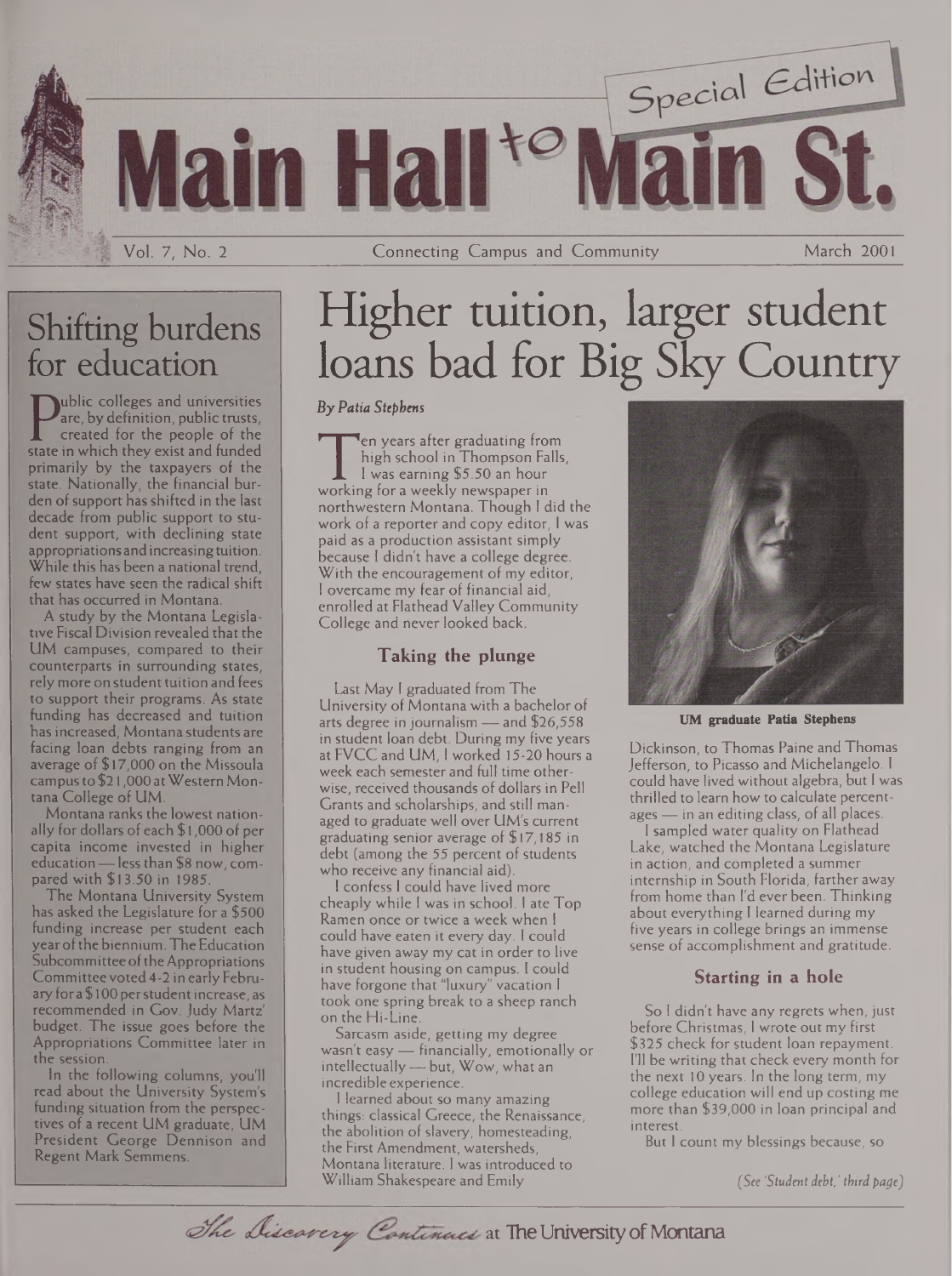# State higher education funding falling behind

**By** *GeorgeM. Dennison*

Montana altered the way it funds<br>its higher education system. Early<br>in the decade, state funds supported the<br>education of resident and nonresident uring the 1990s, the state of Montana altered the way it funds its higher education system. Early education of resident and nonresident students, although not to the same extent. Thus, at The University of Montana-Missoula, state funds accounted for roughly 70 percent of the support for the educational programs and approximately 41 percent of the total budget, including research, auxiliaries, and other self-supporting activities.

In 1992, the state began to reduce the support that went to nonresident students, with one exception, the Western Undergraduate Exchange Program, an innovative effort to promote resource sharing among participating states. It actually works as a scholarship program and allows selected students to attend college in another state and pay only 150 percent of resident tuition rather than the full cost of the education. The participating states seek to maintain a balance between incoming and outgoing students. Before 1992, however, Montana colleges and universities had allowed the balance to shift drastically in favor of incoming students. By 1995, the State Board of Regents had restored the balance.

The second change came in the wake of the successful effort to restructure the Montana University System in 1994-95. The regents grouped all of the four-year campuses and the five former vocationaltechnical centers into two universities: The University of Montana-Missoula, Montana Tech of The University of Montana, Western Montana College of The University of Montana, and the Helena College of Technology of The University of Montana, and Montana State University-Bozeman, Montana State University-Billings, Montana State University-Northern, and Montana State University-Great Falls College of Technology. Three of the former vocational-technical centers became colleges within the four-year institutions — Missoula, Butte and Billings.

The funding arrangement adopted for the restructured system rested on two premises: The state paid for the number of residents the two universities agreed to educate, using estimates as close as possible to anticipated numbers, with the intent of bringing the state contribution to 75 percent of the cost of the education. and the universities established nonresident tuition at 100 percent of the cost of the education and had the discretion to educate as many nonresidents as possible up to the limits of physical capacity, subject to annual estimates of anticipated nonresident enrollments.



**UM President George Dennison**

To enforce these policies, the regents agreed to return funds to the state for resident students fewer than the appropriated number and to redistribute tuition revenue received from nonresident students more than 2 percent above the estimated number on a campus. These two enforcement mechanisms prevented the universities from overestimating resident student numbers in order to secure additional state funding because they had to return funds if they failed to educate the estimated number. They also couldn't overenroll nonresident students as a means of justifying new facilities since they lost tuition revenue associated with the nonresident enrollments more than 2 percent above the estimated number by campus.

#### **Lump-sum payments**

The final component of the new funding approach involved a lump-sum appropriation by the Legislature to the regents and reallocation to the two universities by the regents in accordance with a funding model based upon the cost of education by discipline and student level. Under the cost of the education funding model, the methodology involved used peer data to compute the cost of educating each student by discipline and level to establish the tuition contribution and then to aggregate the costs for resident students to calculate an allocation for each campus from the lump-sum appropriation. In theory, the approach looked toward full funding at 100 percent of the funding model, with the result that the campuses would receive the same amount for each student— the combination of the allocation of state funds and tuition for resident students and tuition for nonresident students — thus preventing an incentive to substitute nonresident students for resident students. Moreover,

the approach allowed tuition to float, by campus, based on the difference between the dollar amount appropriated per resident student and the computed cost of the education by campus. However, <sup>1</sup> three intervening variables seriously affected the function of the cost-ofeducation funding model.

#### **Not keeping pace**

First, state appropriations failed to keep pace with the rising cost of education as determined by peer comparisons <sup>1</sup> and inflation. The funding model assumed state appropriations would contribute 75 percent of the cost of educating a resident student, with the cost varying by discipline and student level. Because state appropriations failed to keep pace, the Montana University System actually received some \$6 million dollars less in 2000 than in 1992, while resident enrollments increased by 522 full-time equivalent students. After taking inflation into account, the University System lost 23 percent in the purchasing power of the appropriated funds between 1992 and 2000.

Second, the regents allowed tuition to rise, but not at the rate required to meet the escalating costs of education and compensate for inadequate state appropriations. Moreover, the regents adopted equal percentage increases in tuition by campus, with the result that some campuses fell farther behind in the effort to meet the rising costs of delivering the education because the cost differed by campus in accordance with the different arrays of disciplines represented. To deal with the widening gap between available resources and real costs, campuses resorted to various expedients. Some imposed salary freezes, thus forcing faculty and administrators to forgo income while the campuses used the savings to cover operating and other expenses. Some reallocated funds from the operation and maintenance of facilities to sustain the academic programs. Still others delayed searches for regular faculty and employed temporary instructors, in many cases jeopardizing program quality over the long term. Most either suspended or eliminated programs to reduce costs. All squeezed administrative costs as much as possible to meet instructional expenses and struggled to balance their budgets by relying on one-time-only efforts while hoping for an appropriate state response to save them from having to continue such actions year after year.

Third, the universities and their affiliated campuses resorted to unrealistic enrollment estimates to establish their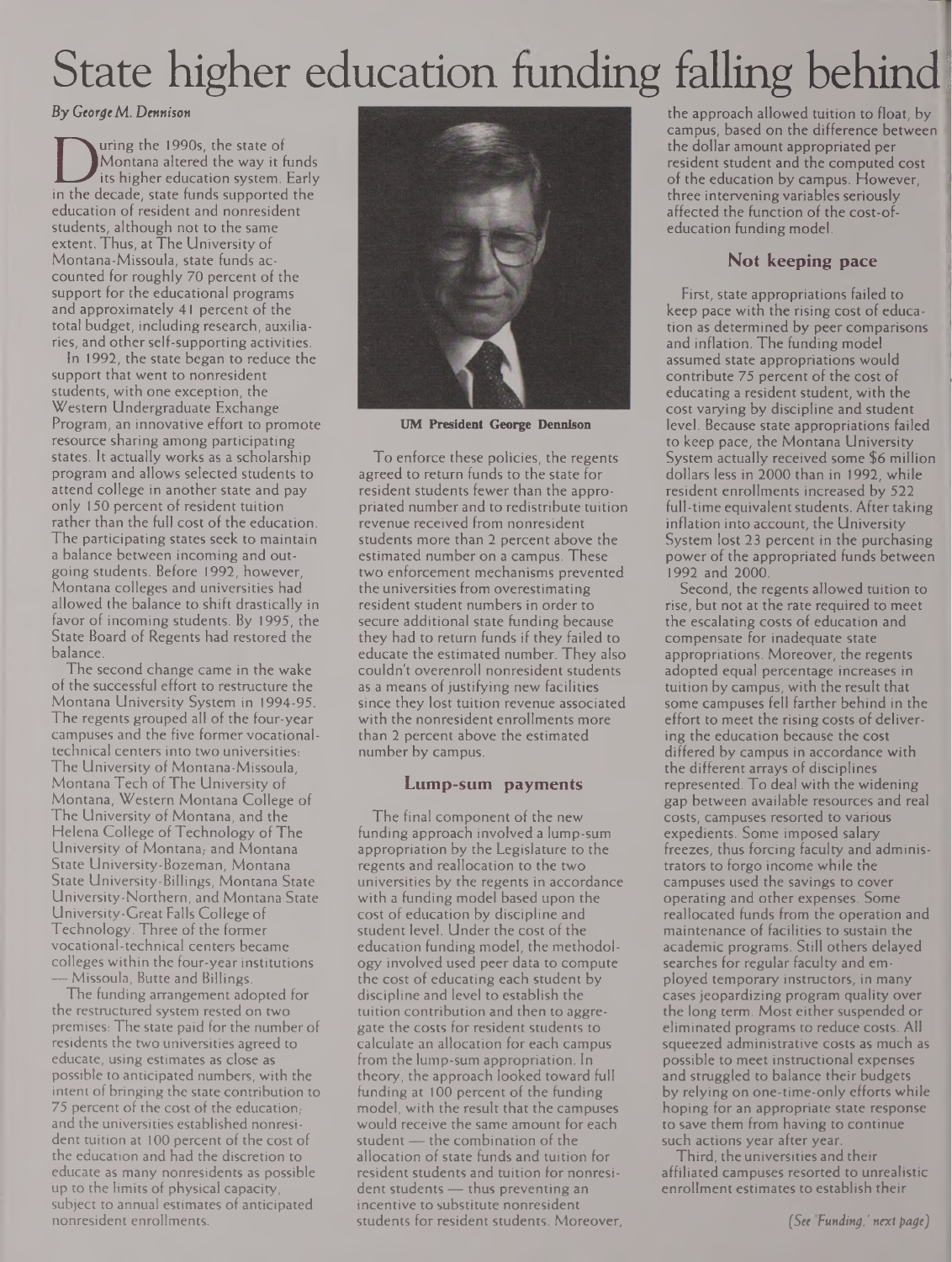## Funding — *continued*

budgets. For understandable but nonetheless counterproductive reasons, they tended to accept optimistic projections because of the revenue potential involved, and they budgeted very close to the margin with little, if any, reserves to protect them against enrollment fluctuations. For whatever reason, resident and nonresident enrollments did not rise as the universities anticipated, even though the high school cohort group continued to increase. Predictably, the piper insisted upon payment even when enrollment projections proved inflated and the

campuses had no reserves. Because of having to return funds to the state when resident enrollments failed to meet optimistic targets or having to reduce budgets when nonresident enrollment projections went unmet, all the campuses except the Colleges of Technology have experienced severe budget problems during the last three years.

#### **State of crisis**

As a result, the Universities and their affiliated campuses find themselves in a state of crisis. The failure of the state to make adequate investments in higher education stands as the basic cause of the crisis. During 2000 the Legislative Fiscal Division conducted an analysis of funding for higher education in seven western states and reported that Montana appropriates \$2,629 less per fulltime equivalent (students enrolled for 30 credits per year) student than the AVERAGE appropriated by these seven states — not the actual appropriated

*(Continued on next page)*

## Student debt — *continued*

*far,* <sup>I</sup> am one of the lucky ones. My writing and editing abilities, combined with Web design skills <sup>I</sup> picked up at FVCC, UM and on my internship, helped me land a job that not only lets me meet my loan payment each month, but also allows me to stay in Montana.

Four years ago Becky Shay, a former newspaper co-worker who preceded me into journalism school, wrote about her impending graduation and \$28,000 in debt. She encouraged the state Legislature to create the Montana Tuition Assistance Program to help students that came after her.

"In my case, is there really a difference between \$26,000 and \$28,000 in debt?" Shay wrote in 1997. "Yes . ... For me, the additional grant money would have lowered my Ioan repayments around \$25 a month — living on a college student's budget, that money is the difference between easily paying a monthly utility bill and scratching to cover the living expense.

MTAP wasn't approved in time for Becky, but <sup>I</sup> did receive a \$500 Baker Grant during my last year at UM, which will save me \$734 over the next 10 years. And a student who receives a \$500 Baker Grant four years in a row will save almost \$3,000 over 10 years.

"What the Legislature did has made a difference," said Mick Hanson, UM's financial aid director. 'The Baker Grant truly has made a difference for many instate students. Approximately 1,000 students at The University of Montana who have a strong work ethic and are from low- to mid-income families may be borrowing \$500,000 less in 2000-2001."

#### **Shrinking funding**

However, there remains room for improvement. Between 1994 and 1999, Montana's per capita income increased by 21 percent. But for the five academic years between 1995-96 and 2000-01, UM tuition increased almost 100

percent. That's right— tuition has nearly doubled in the past five years because of shrinking state funding. So every year, more students are forced to borrow more money. That has real consequences for Montana's graduates.

Recently, I called Becky at her job as a crime reporter for the Billings Gazette. The job allowed her to return in September to her home state from Wyoming, where she worked after graduation.

"I felt horrendous guilt when <sup>1</sup> braindrained out of the state for three years," she told me. "Montana had invested in me and I left. Now I'm so happy to be back home paying the personal income tax.

But two years earlier she hadn't been quite so cheerful. Student loan repayment was taking too big a chunk of Becky's salary, so a year after graduation, she refinanced with a bank loan. Although her monthly payments are more manageable now, the tradeoff is higher interest rates and a 15-year repayment period. Her education will have cost her \$51,000 when she's through, but she doesn't regret it.

"It's intimidating, but it's the best money <sup>I</sup> ever spent," she said. "I'm pretty happy to have my degree."

While Becky and <sup>I</sup> commiserate over our monthly loan payments and our respective 12- and 13-year-old cars, <sup>I</sup> have to wonder about other graduates. Becky and <sup>I</sup> were nontraditional students with the advantage of previous work experience. How do others fare?

#### **Broke graduates**

It's hard to track how many graduates take jobs out of state, but loan default rates indicate that all is not well in the state of Montana. The most recent statistics show a default rate of 9.4 percent for students who borrowed from the Montana Guaranteed Student Loan Program.

"Montana's cohort default rate has

been steadily going up," said Arlene Hannawalt, MGSLP director. "Students are having to pick up more of the tab.... They're borrowing more. They are paying the price."

Loans make up 68 percent of UM's financial aid packages, vs. 57 percent nationally, according to Mick Hanson. Two things need to happen to improve those numbers, he said: Americans need to change their attitudes about saving, and Montana needs to change its attitude about funding education.

The 1997 Legislature gave the first a good push when it approved the Montana Family Education Savings Program, which allows families to prepay for a college education at significant savings by opening a tax-deferred CD account. The program has been wildly popular, exceeding legislative expectations by nearly four times in its first two years. More than \$13 million has been invested to date.

#### **Investing for the future**

But for those of us whose families did not provide for our college educations, the Legislature can make a real difference by increasing funding to Montana's colleges and universities. Otherwise, tuition, borrowing and loan default rates will continue to grow, none of which is good for Montana.

"I firmly believe that education funding is an investment for the state of Montana," Hanson said. "If costs were reduced for students on financial aid so they would pay a smaller share, they would be borrowing less. Students who borrow less may not have to move to another state to afford their student loan payments.

And that means people like Becky and me can keep working and paying that personal income tax in the state they love.

*Patia Stephens is a news editor and Web designerfor University Relations.*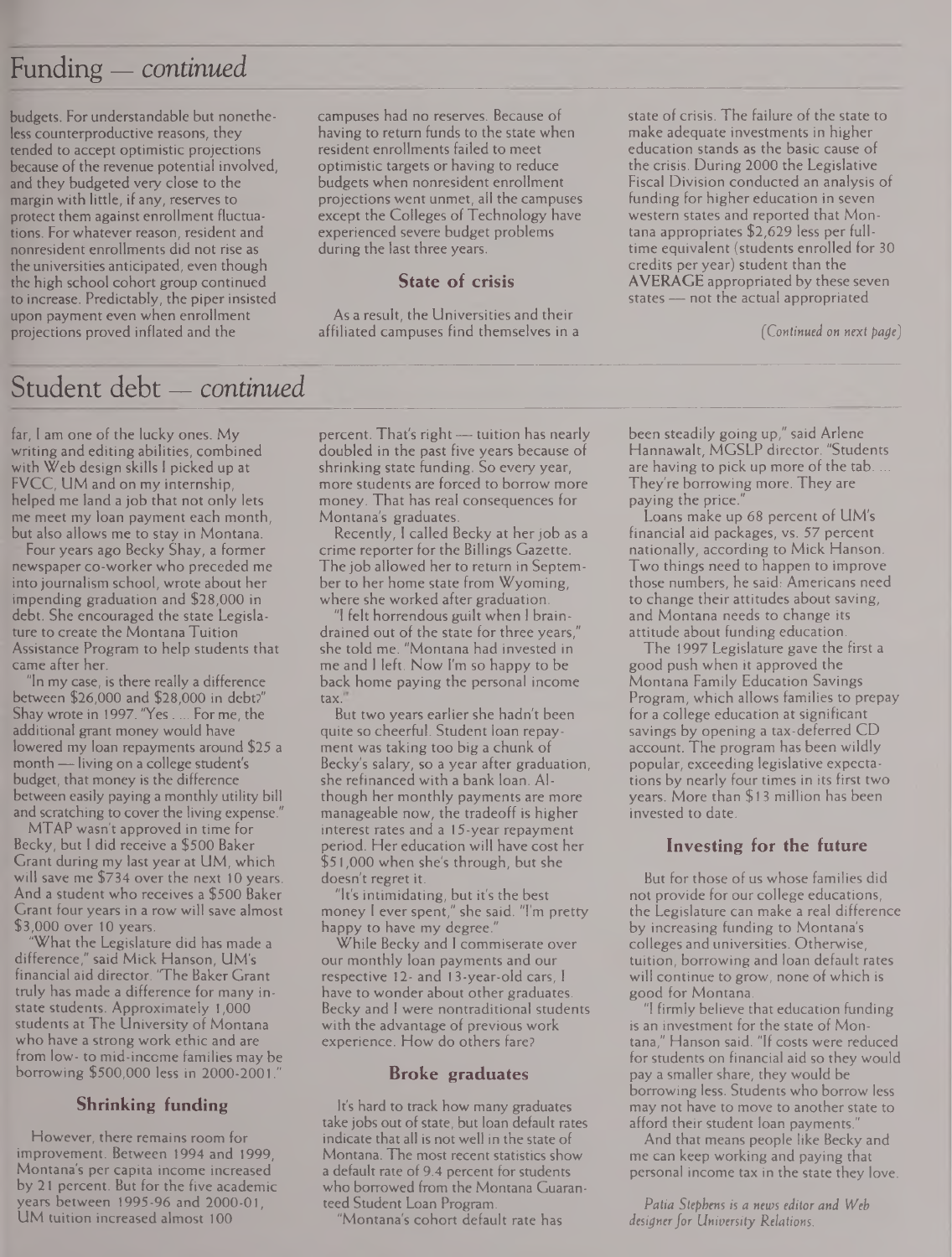## Funding — *continued*

amounts, but the AVERAGE—calculated by dividing the total appropriation by the number of full-time equivalent students. On the other hand, the average tuition revenue per full-time equivalent student that supports Montana institutions — computed by dividing total tuition revenue by the number of fulltime equivalent students — ranks second only to Oregon.

Moreover, the tuition charged by the Montana University System increased by 102 percent between 1992 and 2000 (as mentioned, during the same period state appropriations decreased by \$6 million). With the exception of institutions in North Dakota, institutions in the remaining six Western states spent from 12 percent to just over 60 percent more per student than Montana institutions. For North Dakota, relatively low tuition keeps the expenditure level down.

#### **Solution to success**

To address this critical situation, the Montana University System has requested that the state appropriate \$500 more per resident full-time-equivalent student for each year of the coming biennium. If the state accepts that request and provides the funding requested, nonresident tuition would have to increase by the same amount plus any increase in resident tuition unless the state alters its policy on subsidizing nonresident students. Even so, it would take five years — not two just to reach the AVERAGE appropriated in the seven Western states. While the \$500 per student increase appears large, totaling some \$37 million over the biennium without counting pay increases and other inflationary adjustments, such an investment makes a great deal of sense if all the discussion about the need for economic development in Montana reflects more than empty rhetoric.

#### **A national trend**

In that regard, recent data indicate that across the country higher education's share of Gross Domestic Product has been slipping since 1993. This is the first time since 1952 that the combined efforts of federal, state and local taxpayers and families have produced five consecutive years of declining shares of GDP devoted to higher education investments.

Between 1993 and 1998, higher education's share of GDP declined from 1.83 percent to 1.71 percent. Had it remained constant as a percentage of GDP, the investment in higher education would now be \$10.2 billion more nationwide. This declining social

investment in higher education has occurred at precisely the same time that the world economy has undergone radical change, moving, as Alan Greenspan commented, from the manufacturing to the conceptual economy. The analysts agree that there is now good evidence that we are underinvesting in higher education, with apparent surpluses of workers with high school educations and less, and shortages of workers with college educations or more.Just so in Montana.

#### **Education investment works**

Of particular importance to Montana, the states that have made investments in higher education have fared well in the new, highly competitive, conceptual

"With the exception of institutions in North Dakota, institutions in the remaining six Western states spent from 12 percent to just over 60 percent more per student than Montana institutions. For North Dakota, relatively low tuition keeps the expenditure level down."

economy — states such as Oregon, Idaho, Utah, Kentucky, Louisiana, Arkansas, Alabama, North Carolina, and even Mississippi. As the president *pro tempore of* the North Carolina State Senate explained, "We made the universities and community colleges top priority. Because of these investments, the students stay home and work here.

Even those who do not attend college benefit from the restructured and vibrant economy. The benefits of investments in higher education accrue to the traditional sectors of the economy as well. Those who study the economy by sector note that productivity increases have made possible the new prosperity without inflation. Productivity increases have resulted from the application of new technology to old challenges, even in the extractive industries. However, the development and application of new technology depends directly upon investment in higher education.

Those who find disturbing the fact that the average annual income in Montana ranks third from the bottom among the 50 states need to take heed. We cannot raise the income level unless we make the necessary investment. Experience in other states makes very clear the direct relationship between the level of investment in higher education and the average annual income. It should come as no surprise to anyone that Montana lags far behind in both rankings. We have the responsibility and the opportunity to do something about that situation for our own benefit and our children's future.

#### **Research equals development**

I believe that the value of such an investment becomes apparent after a moment's reflection about the state's experience with its universities' research programs. Before 1989, the state claimed the indirect cost recoveries associated with funded research on the campuses. Some people view indirect cost recoveries as profit, failing to recognize the induced costs on campuses associated with the conduct of research. Most research contracts and grants provide funds to pay the direct costs of the research and cover the indirect costs as well. Indirect costs actually constitute reimbursements for costs already incurred on the campuses in the conduct of the research. By sequestering the indirect cost recoveries, the state placed obstacles in the way of successful researchers on the campuses.

Beginning in 1990, the Legislature adopted legislation that left the indirect cost recoveries on the campuses where the funded research occurred, so long as the campuses invested the recoveries in ways calculated to fuel the research enterprise. In that year, the funded research conducted on campuses of the Montana University System barely reached \$30 million. A decade later, the total exceeded \$100 million. With a simple investment decision, the state fostered the creation of a significant industry, surely an exercise in economic development. Since roughly half of the research funds pays salaries, the income tax revenue to the state makes a considerable difference.

One might present a similar argument concerning the contributions of the nonresident students to the state economy. A conservative estimate of the annual expenditures by nonresident students exceeds \$100 million. Thus, while these students enhance the campuses by bringing diversity to the student population, they also represent a substantial boost to the state economy.

Investment makes a difference. We all know the truth of that observation from personal experience. We must rely on it as we develop public policy to promote the appropriate development of the state. Experience shows that investments in higher education combined with strict requirements for accountability will serve the state and its people well.

*President George M. Dennison has led The University ofMontana since 1990.*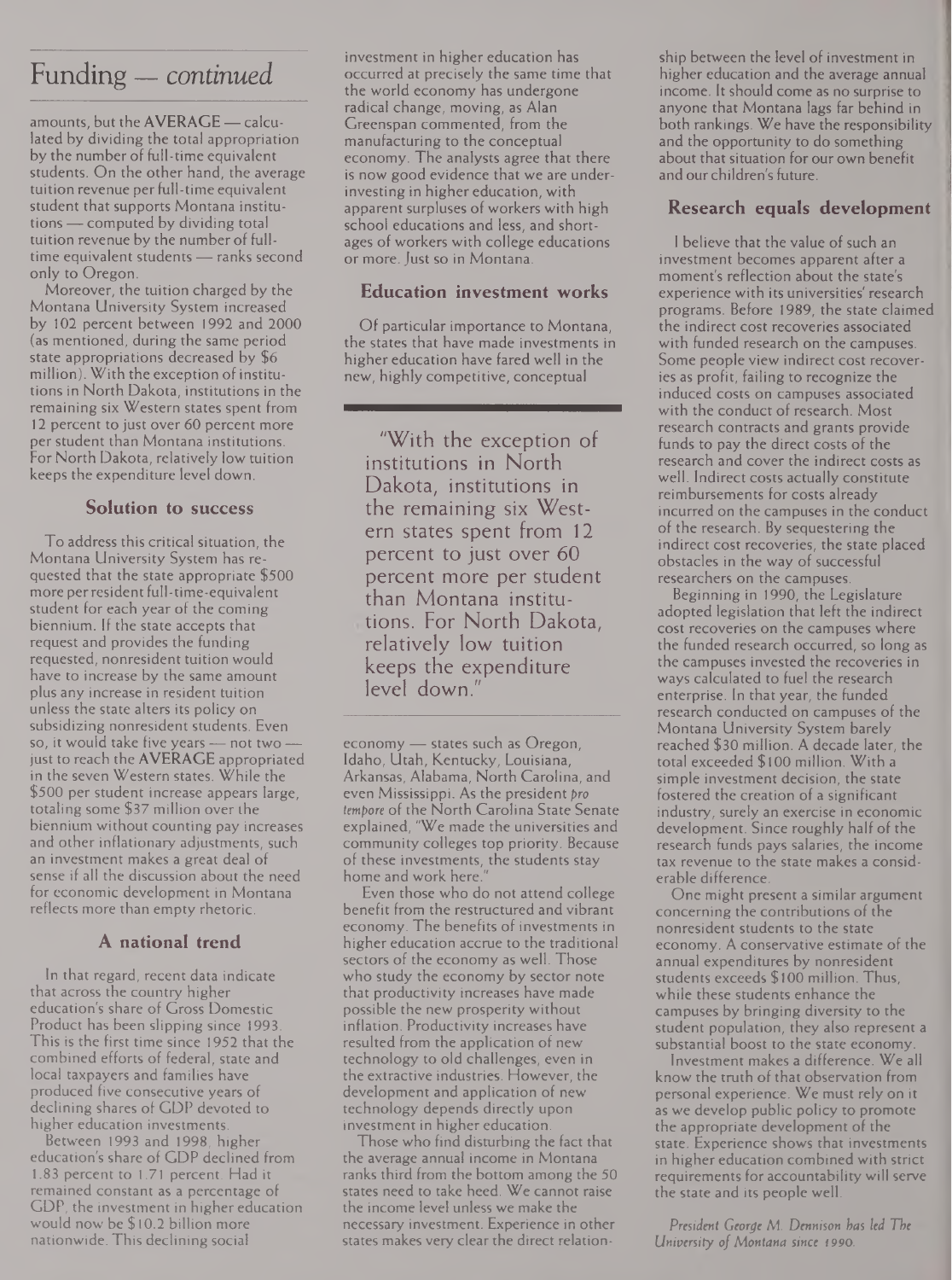# Investing in higher ed helps economies grow

**Editor's note:** The following was presented to the Education Forum Legislative Breakfast on Jan. 4 by Regent Mark Semmens. Appointed by then-Gov. Marc Racicot last spring, Semmens is the newest member of the State Board of Regents.

*"Colleges and universities, I have helped work a miracle in North Carolina. This is literally true. I remember that when Georgia Gov. Zell Miller and I started in politics, Georgia and North Carolina — and the South generally were poor places. But in our state, in Georgia, and throughout the South we've seen a transformation. Our state has transformed itself into a thriving and prosperous centerfor research and technology. "Tobacco Road" is now the "Research Triangle." I cannot tell you what a difference it has made. One of the reasons I have been very interested in education...is because I want to help people have good jobs. Notjustjobs, but jobs that pay people well, that enable them to providefor theirfamilies. The best strategyfor doing that, I've come to realize, is to stress education.* 

#### **—James B. Hunt Jr. Governor of North Carolina**

#### *By Mark Semmens*

Semmens, and I'm the newest<br>Regents, having been appointed to that<br>position by Gov. Racicot last spring ood Morning. My name is Mark Semmens, and I'm the newest Imember of the Montana Board of position by Gov. Racicot last spring. Perhaps of equal or greater importance to this discussion, I'm also Managing Director of D.A. Davidson & Co.'s investment banking operation. In that capacity, I've worked for 10 years with businesses throughout the western United States— helping with public offerings, private finances and strategic merger and acquisition transactions. I've seen dynamic, vibrant economics emerge in various sub-regions of the West. I've also had the opportunity to work with numerous growth companies and talented entrepreneurs. <sup>I</sup> think <sup>I</sup> have a pretty good idea of what's important to them, and what makes successful regional economies tick.

That's in part why I accepted the governor's request that <sup>I</sup> serve on the Board of Regents. I've experienced firsthand that there is an undeniable link between investing in higher education and actively participating in the New Economy.

#### **A changing world**

In recent years, a paradigm shift has taken place in the world economy and relative value propositions. Whereas the world used to value basic resources and goods and production capacity, it now



**Regent Mark Semmens**

values technology and services and how we add value to goods through creative and intellectual capacity. That's why the states are investing in education and attracting high-growth sectors of the economy and high-paying jobs.

There is no question that we are severely underfunding higher education in Montana. The Legislative Fiscal Division's own study shows on a perstudent basis, we are funding higher education at a level 44 percent below the average of seven peer states. Even looking at state higher education expenditures as a percentage of personal income, Montana still lags behind our neighboring states by more than a third.

That is the current situation.

Still, even given that situation, I think there are two entirely fair and appropriate questions to ask.

The first is, Why should we invest in higher education?

And the second is, How can we afford to invest in higher education?

#### **The returns on education**

I'll answer the "why" question in the terms I know as an investment bankerand that's in terms of a return on investment. By investing in higher education, we enjoy a compelling threefold return on investment.

The first is a direct return. For its \$ 115 million investment in higher education this year, the state will benefit from a \$720 million University System budget. It's been estimated that nonresident students and their families spend nearly another \$100 million in the state. So there is more than \$800 million in direct economic activity that results from our \$115 million investment. That's enormous leverage of the state's expenditures.

The second is indirect return. There are numerous businesses and agricultural operations in this state that have benefitted from Montana University System research, technology, facilities and personnel. I'm personally working with three Montana companies right now that have close ties with Montana State University. These are quality companies that are rapidly growing and creating high-paying jobs. By directing greater resources to the university system, we can and will encourage even more of these Montana success stories

The third return is what <sup>I</sup> call a positive business environment return. In recent years, when companies have been asked to identify the factors that are important to them in locating their business, two of the leading considerations are: (1) access to a productive, trained and educated work force, and  $(2)$  access to higher quality schools and universities. If we want to attract successful, growing businesses to Montana, we clearly need to show a serious commitment to education.

#### **How to invest**

So now let's now turn to the second question: Even if it's a good investment, how can we afford to invest more in higher education? After all, we're all aware of the tough fiscal situation the state is in.

I'll respond to that question once again with a business analogy, because it's what <sup>I</sup> know best. When really good businesses realize that there are fundamental changes going on that could affect them, they don't hunker down and hope that the changes won't hurt them too much. Rather, they find a way to make the necessary investments to embrace the change and to turn it into economic opportunity. And they do so in one of three ways:

■ They either allocate more of their revenues to the area of needed investment.

They draw on existing cash resources. ■ They raise or borrow capital to make the needed investments.

<sup>I</sup> would suggest that the same options exist for the business of state government:

**1.** We either raise additional revenues or allocate more of our revenues to investing in education, or

**2.** We draw on existing cash resources, such as the Coal Severance Tax Trust Fund,- or

**3.** We raise capital through the issuance of tax-exempt bonds. As an example of this alternative, voters in the